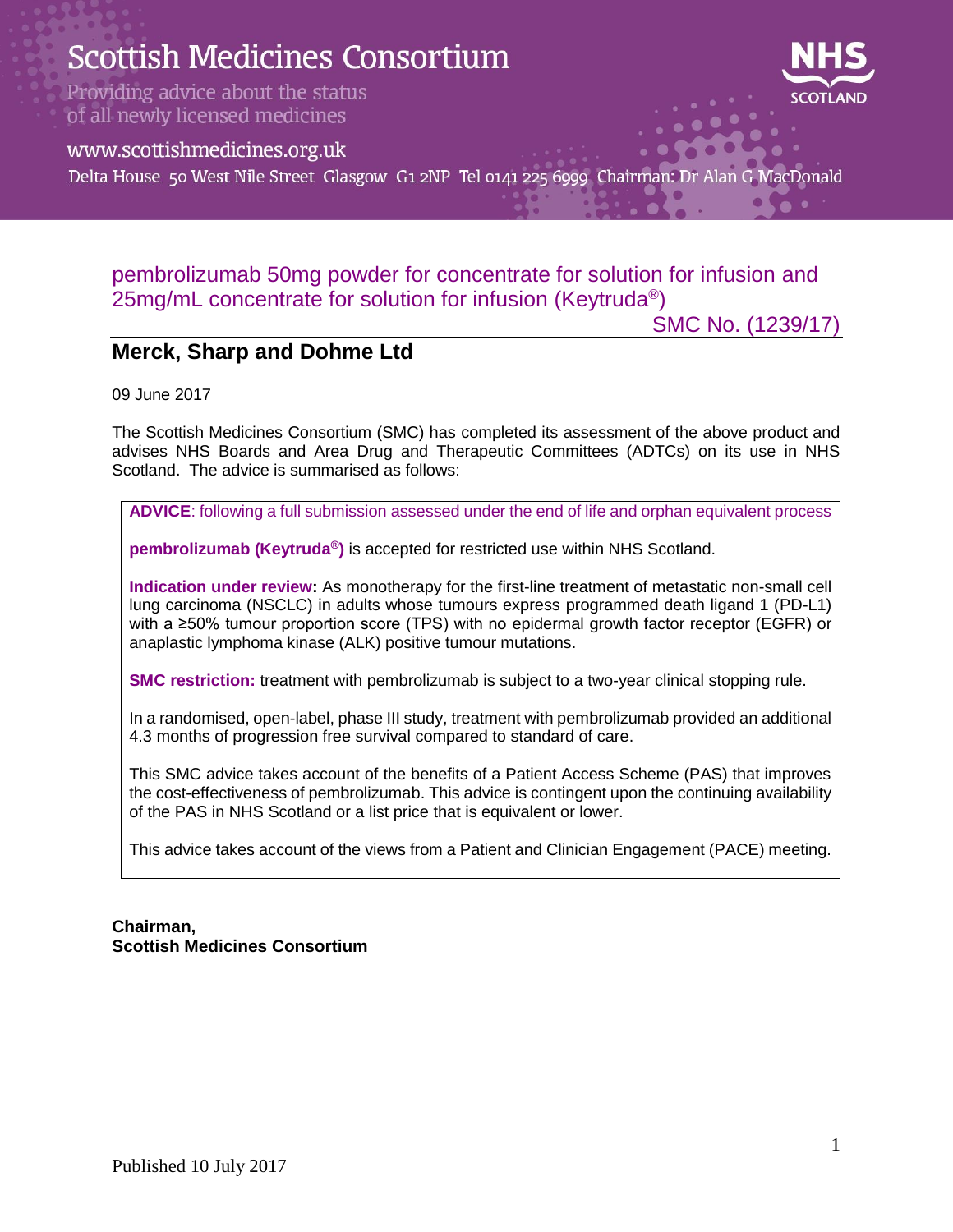### **Indication**

As monotherapy for the first-line treatment of metastatic non-small cell lung carcinoma (NSCLC) in adults whose tumours express programmed death ligand 1 (PD-L1) with a  $\geq 50\%$ tumour proportion score (TPS) with no epidermal growth factor receptor (EGFR) or anaplastic lymphoma kinase (ALK) positive tumour mutations.<sup>1</sup>

## **Dosing Information**

Pembrolizumab 200mg as an intravenous (IV) infusion over 30 minutes every three weeks.

Patients should be treated with pembrolizumab until disease progression or unacceptable toxicity. Atypical responses (i.e. an initial transient increase in tumour size or small new lesions within the first few months followed by tumour shrinkage) have been observed. It is recommended to continue treatment for clinically stable patients with initial evidence of disease progression until disease progression is confirmed.

Treatment must be initiated and supervised by specialist physicians experienced in the treatment of cancer.<sup>1</sup>

# **Product availability date**

February 2017 Pembrolizumab meets SMC end of life criteria and orphan-equivalent criteria for the indication under review.

Pembrolizumab received a positive scientific opinion under the Early Access to Medicines Scheme (EAMS) with the Medicines and Healthcare Products Regulatory Agency on 15 March 2016. The indication was as monotherapy of adults with metastatic NSCLC whose tumours express PD-L1 as determined by a validated test and who have not received prior systemic therapy and are negative for EGFR sensitising mutation and ALK translocation.<sup>2</sup>

## **Summary of evidence on comparative efficacy**

Pembrolizumab is a humanised monoclonal antibody which blocks the interaction between the programmed death -1 (PD-1) receptor and its ligands PD-L1 and PD-L2. This results in the functional activity of the target lymphocytes being enhanced to facilitate immune-mediated antitumour activity.<sup>1</sup> SMC has previously accepted pembrolizumab for restricted use as monotherapy for the treatment of locally advanced or metastatic NSCLC in adults whose tumours express PD-L1 with a ≥1% TPS and who have received at least one prior chemotherapy regimen. SMC restricted it to a two-year clinical stopping rule [SMC 1204/17]. The indication currently under review is for first-line use.

The submitting company requested that SMC consider pembrolizumab for first-line use, when administered for a maximum of 35 cycles (i.e. a two year stopping rule). This was the maximum number of cycles used in the pivotal study of pembrolizumab for the indication currently under review.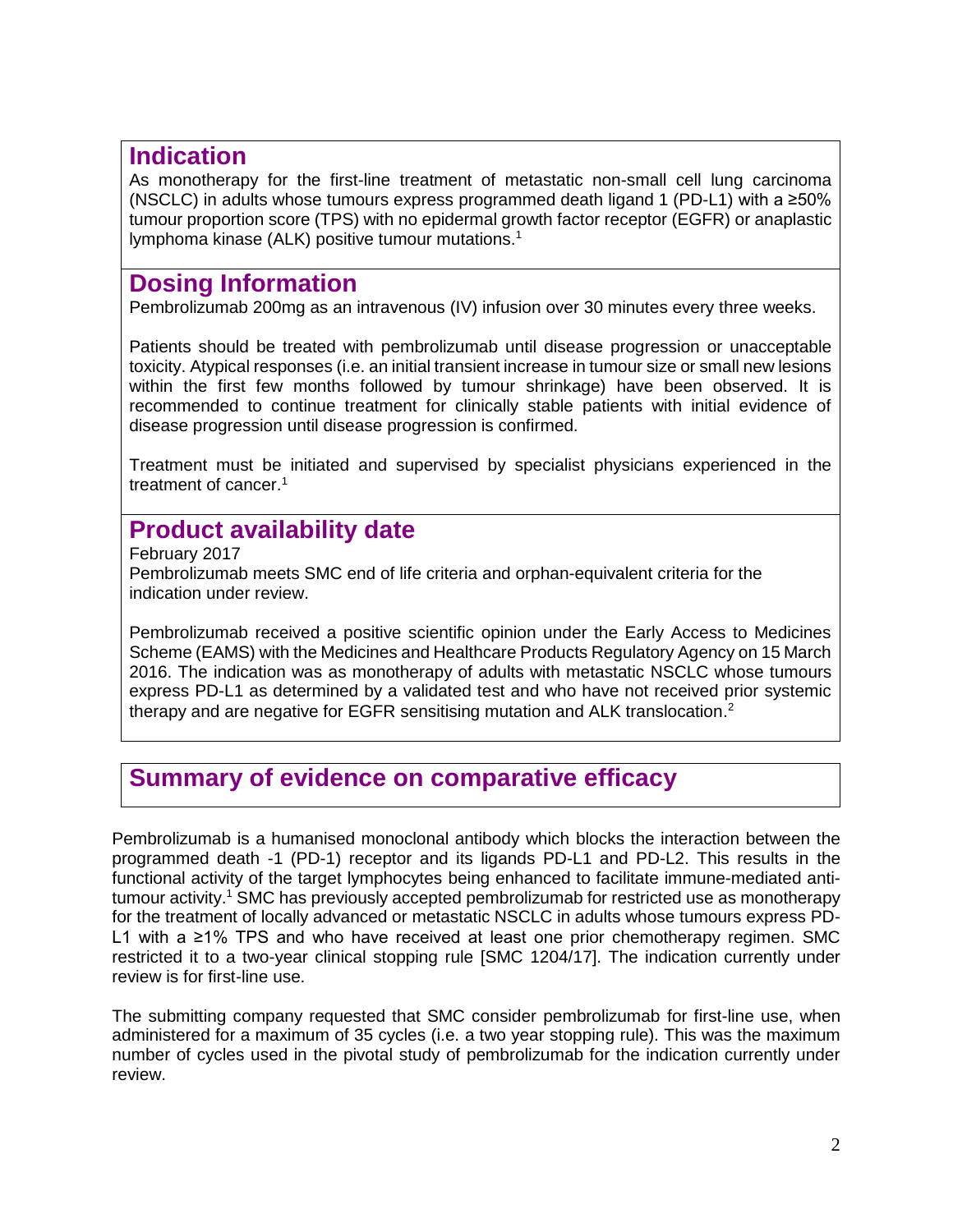Evidence of efficacy comes from the pivotal KEYNOTE-024 study, which was of multicentre, randomised, open-label, phase III design. It compared pembrolizumab with the investigator's choice of cytotoxic chemotherapy (standard of care [SOC]) for the first-line treatment of patients with advanced stage IV NSCLC with membranous PD-L1 expression on ≥50% of tumour cells and negative EGFR and ALK status. Patients were aged at least 18 years, had an Eastern Cooperative Oncology Group (ECOG) performance status (PS) of 0 or 1, at least one measurable lesion in accordance with Response Evaluation Criteria in Solid Tumours (RECIST) version 1.1 and life expectancy of at least three months.<sup>3</sup>

Patients were randomised equally to pembrolizumab 200mg as a 30 minute IV infusion every three weeks for 35 cycles (n=154) or SOC (n=151), defined as investigator's choice of an IV platinum-based chemotherapy regimen. SOC included four to six cycles of carboplatin plus pemetrexed; cisplatin plus pemetrexed; carboplatin plus gemcitabine; cisplatin plus gemcitabine or carboplatin plus paclitaxel. Patients in the SOC group with non-squamous pathology could receive optional maintenance pemetrexed  $500$ mg/m<sup>2</sup> IV every three weeks. Patients were stratified by ECOG PS (0 versus 1), tumour histological type (squamous versus non-squamous) and region of enrolment (East Asia versus non-East Asia). Treatment was continued for the specified number of cycles or until the patient had radiologic disease progression, treatmentrelated adverse events (AEs) of unacceptable severity, withdrew consent or until the investigator decided to withdraw the patient, whichever occurred first. However, patients in either group who were clinically stable and were considered by the investigator to be deriving clinical benefit were permitted to continue therapy after disease progression. Furthermore, patients in the SOC group were permitted to cross over to pembrolizumab on disease progression if safety criteria were met.<sup>3</sup>

The primary endpoint was progression free survival (PFS) defined as the time from randomisation to the first documented disease progression (per RECIST v1.1 based on assessment by blinded independent central radiologists' review) or death due to any cause, whichever occurred first. PFS was assessed in the intention to treat (ITT) population. At the second interim analysis (final analysis for PFS) with a median follow-up of 11.2 months, 44% (66/151) of patients in the SOC group had crossed over to pembrolizumab after disease progression and 58% of these patients were still receiving pembrolizumab. After 189 progression events/deaths, median PFS was 10.3 months for pembrolizumab and 6.0 months for SOC; hazard ratio (HR) for disease progression or death 0.50 (95% confidence interval [CI]: 0.37 to 0.68) p<0.001. The estimated proportion of patients who were still alive with no disease progression at six months was 62% in the pembrolizumab group and 50% in the SOC group and at 12 months was 47% and 15%, respectively. Pembrolizumab was statistically or numerically superior to SOC for all pre-specified subgroups including patients with squamous histology.<sup>3,4</sup>

Secondary endpoints included overall survival and objective response rate (ORR, which included complete plus partial responses assessed using RECIST). At the second interim analysis there were 108 deaths; the estimated proportion of patients who were still alive at six months was 80% in the pembrolizumab group and 72% in the SOC group and at 12 months was 70% and 54%, respectively. Overall survival was significantly longer in the pembrolizumab group compared with SOC; HR for death 0.60 (95% CI: 0.41 to 0.89) p=0.005. Median overall survival was not reached in either group. Due to the beneficial effect of pembrolizumab on survival the study was stopped early after the second interim analysis and all patients in the SOC group were offered pembrolizumab.3, 4

ORR occurred in 45% (69/154) of patients in the pembrolizumab group and 28% (42/151) of patients in the SOC group; estimated difference 17% (95% CI: 6% to 27%). The median time to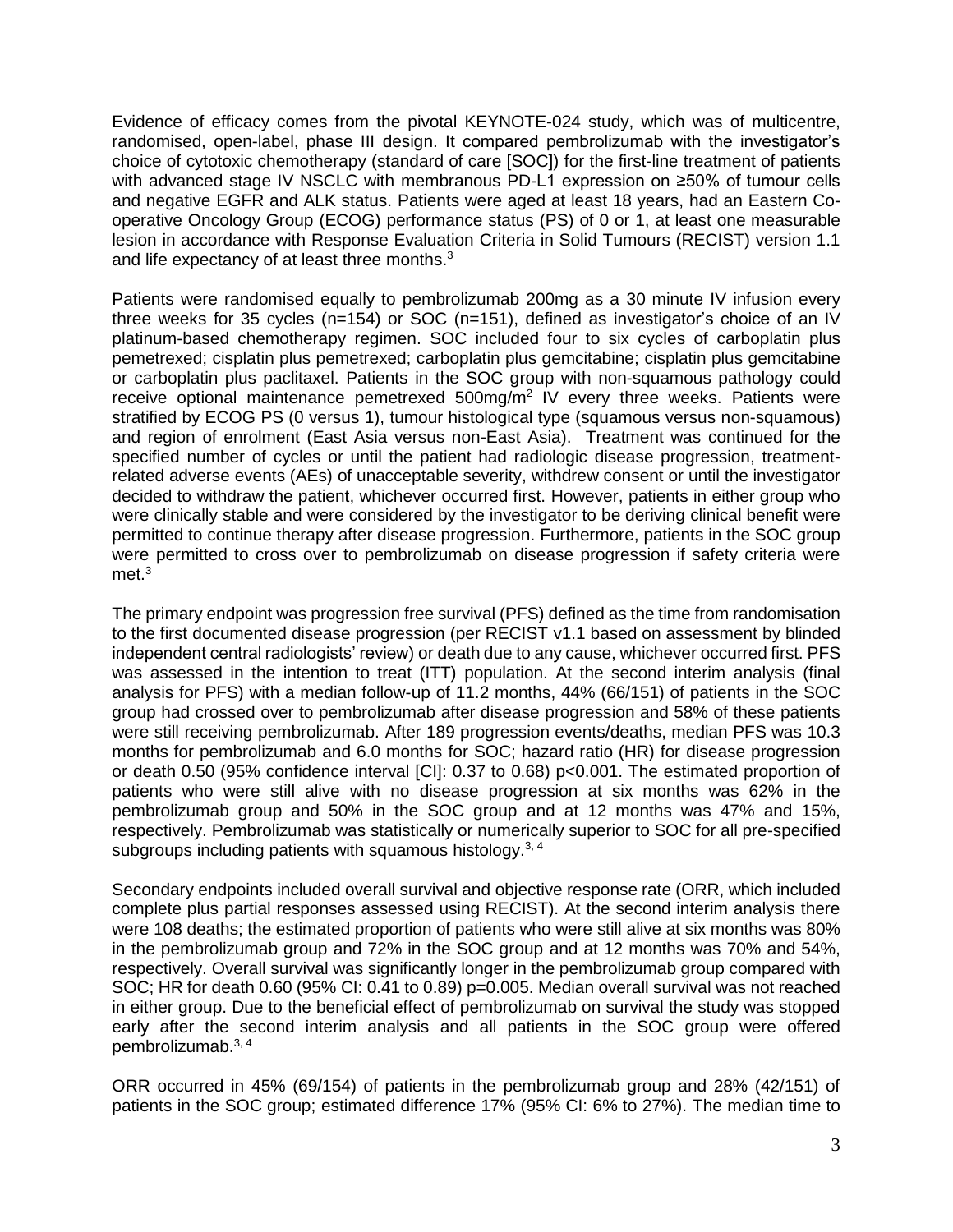response was 2.2 months in both groups and the median duration of response was not reached for pembrolizumab and was 6.3 months in the SOC group.<sup>3</sup>

The European Organization for Research and Treatment of Cancer **(**EORTC) QLQ-C30 and EORTC QLQ-LC13 were administered at cycles one to three and then every nine weeks. The least mean change in EORTC QLQ-C30 global health status/quality of life (QoL) score from baseline to week 15 was +6.94 for pembrolizumab and -0.88 for SOC; difference 7.82 (95% CI: 2.85 to 12.79) p=0.002. The proportion of patients with improved global health status/QoL score at week 15 was 40% for pembrolizumab and 26% for SOC. The time to true deterioration endpoint was a composite of EORTC QLQ-LC13 cough, dyspnoea and chest pain questions and was defined as time to first onset of ≥10 point decrease from baseline. The proportion of patients with deterioration events was 30% (46/151) and 39% (58/148) in the pembrolizumab and SOC groups respectively; HR 0.66 (95% CI: 0.44 to 0.97) p=0.029.<sup>4, 5</sup> EQ-5D change from baseline to week 15 in utility and visual analogue scale scores were reported as being consistent with the results observed in analysis of EORTC QLQ-C30.<sup>6</sup>

Supportive data were presented in the company's submission from a cohort of the KEYNOTE-001 phase Ib study. This comprised 101 treatment-naïve patients with histologically or cytologically confirmed stage IV NSCLC, with negative EGFR or ALK status and who had PD-L1 tumour proportion score ≥1%. Patients received unlicensed doses (for first-line treatment) of pembrolizumab; pembrolizumab 2mg/kg every three weeks (n=6), pembrolizumab 10mg/kg every three weeks (n=49) or pembrolizumab 10mg/kg every two weeks (n=46). Data are available with a median follow up of 22.2 months. Twenty-seven patients had a tumour proportion score of ≥50%; in these patients ORR was 52% (14/27), median PFS was 12.5 months, 24-month overall survival rate was 61% and median overall survival was not reached. <sup>7, 8</sup>

### **Summary of evidence on comparative safety**

Treatment-related AEs were reported in 73% (113/154) of patients randomised to pembrolizumab and 90% (135/150) of patients receiving SOC. Grade 3, 4, or 5 treatment-related AEs were reported in 27% (41/154) of patients in the pembrolizumab group and 53% (80/150) of patients in the SOC group and serious treatment-related AEs were observed in 21% (33/154) and 21% (31/150) of patients respectively.<sup>3</sup> Treatment-related AEs led to discontinuation of study treatment in 7.1% (11/154) of patients in the pembrolizumab group and 11% (16/150) of patients in the SOC group.<sup>3</sup>

The most frequently reported treatment-related AEs (with an incidence of ≥10%, any grade) in the pembrolizumab group were diarrhoea 14% (22/154), fatigue 10% (16/154), and pyrexia 10% (16/154). In the SOC group the most frequently reported treatment-related AEs (any grade) were; anaemia 44% (66/150), nausea 43% (65/150), fatigue 29% (43/150), decreased appetite 26% (39/150), neutropenia 23% (34/150), vomiting 20% (30/150), diarrhoea 13% (20/150), neutrophil count decreased 13% (20/150), decreased platelet count 12% (18/150), stomatitis 12% (18/150), constipation 11% (17/150), thrombocytopenia 11% (17/150), decreased white cell count 11% (16/150), dysgeusia 10% (15/150), and blood creatinine increased 10% (15/150).<sup>3</sup>

A total of 29% (45/154) and 4.7% (7/150) of patients in the pembrolizumab and SOC groups respectively had an immune-mediated AE.<sup>3</sup> Immune-related grade 3 or 4 AEs were observed in 10% (15/154) and <1% (1/150) of patients in the pembrolizumab and SOC groups respectively. Immune-mediated grade 3 or 4 AEs (occurring in two or more patients) were only reported in the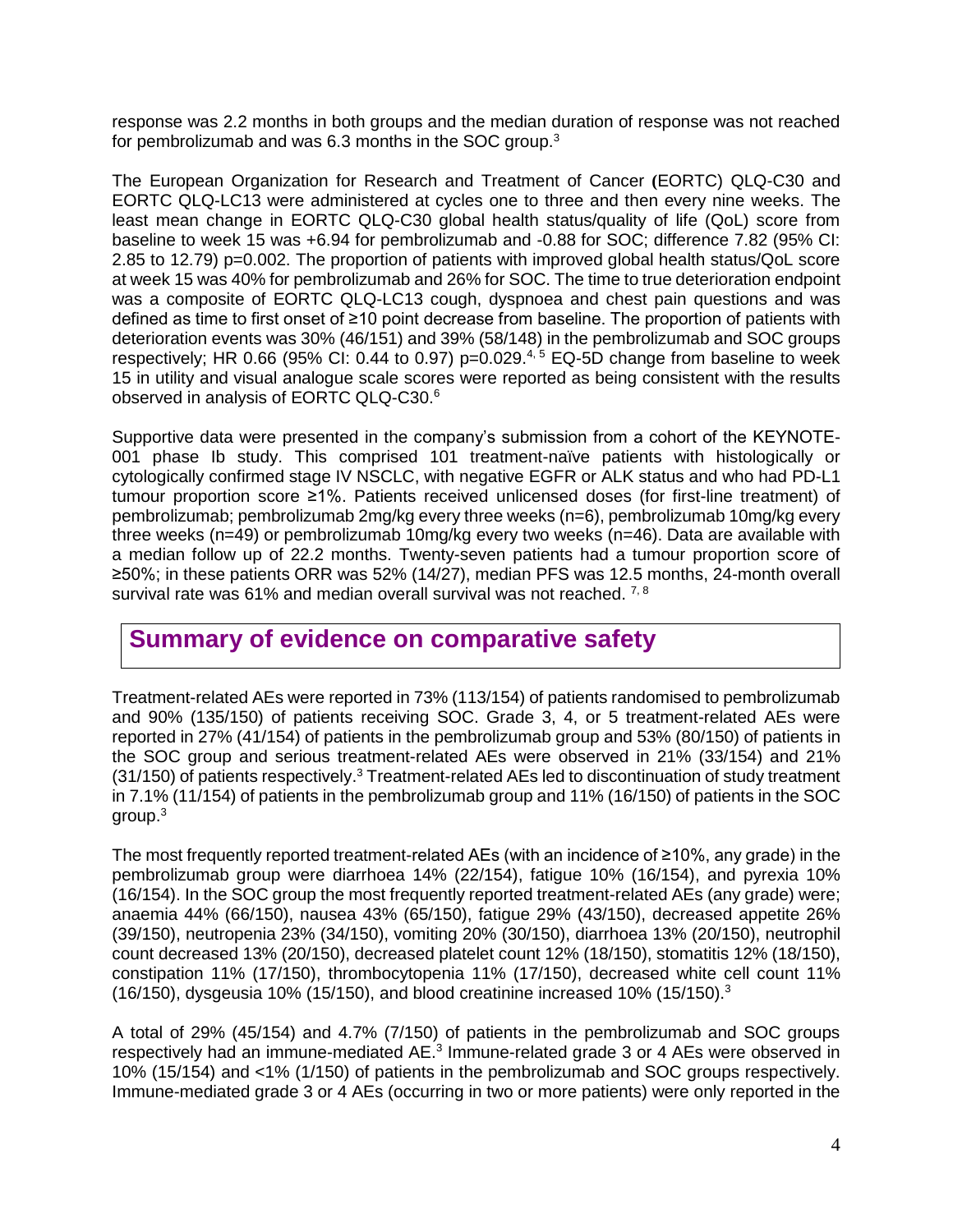pembrolizumab group; severe skin reaction 3.9% (6/154), pneumonitis 2.6% (4/154), and colitis 1.3% (2/154). 3

### **Summary of clinical effectiveness issues**

Around two-thirds of patients with NSCLC are diagnosed at an advanced stage. NSCLC can be subdivided into non-squamous carcinoma (including adenocarcinoma, large-cell carcinoma, and other cell types) and squamous cell (epidermoid) carcinoma. <sup>4</sup> The proportion of people with advanced NSCLC with membranous PD-L1 expression on ≥50% of tumour cells is approximately 23% to 28%.<sup>3</sup> Patients with advanced NSCLC who are EGFR mutation negative are currently treated in the first-line setting with four cycles of cisplatin plus pemetrexed (non-squamous) followed by maintenance pemetrexed or, in patients with squamous pathology, cisplatin/carboplatin and a third generation agent (docetaxel, gemcitabine, paclitaxel or vinorelbine).<sup>9</sup> Pembrolizumab meets SMC end of life and orphan-equivalent criteria. Pembrolizumab was available under the EAMS as monotherapy for adults with metastatic NSCLC whose tumours express PD-L1 as determined by a validated test and who have not received prior systemic therapy and are negative for EGFR sensitising mutation and ALK translocation.<sup>2</sup> The submitting company requested that SMC consider pembrolizumab when administered for a maximum of 35 cycles, the maximum number of cycles used in the pivotal study of pembrolizumab.

In the pivotal study, KEYNOTE-024, the median number of cycles in the pembrolizumab and SOC groups was 10.5 and 4, respectively. Treatment with pembrolizumab provided an additional 4.3 months of PFS compared to SOC and PFS was superior in all subgroups including patients with squamous histology, where there are limited effective treatments. Pembrolizumab was also significantly better than SOC for overall survival, although medians have not been reached in either group. The study was stopped, after the second interim analysis, due to the significant benefits observed in survival despite confounding due to crossover. Long term data are very limited with a median follow-up of 11.2 months.<sup>3</sup> Results from an overall survival analysis based on 170 death events will be available in June 2018, but will be limited by cross over. 4

Cross over was permitted for patients treated with SOC who progressed; 44% (66/150) of patients crossed over and 58% of these patients were still receiving pembrolizumab at the data cut off for the second interim analysis.<sup>3</sup> The rank preserving structural failure time (RPSFT) was the prespecified analysis for dealing with cross over in the study's statistical plan.<sup>4</sup>

Patients in either group who were in a clinically stable condition and were considered by the investigator to be deriving clinical benefit could continue therapy after disease progression.<sup>3</sup> While the summary of product characteristics (SPC) notes that patients should be treated until disease progression (or unacceptable toxicity) it also recommends to continue treatment for clinically stable patients with initial evidence of disease progression until disease progression is confirmed.<sup>1</sup>

In the study 44% (67/151) of patients in the SOC group received cisplatin plus pemetrexed and 30% (46/151) received pemetrexed maintenance.<sup>3</sup> Use of platinum containing doublet regimens in the SOC group concords with recommended quidance in NHS Scotland.<sup>3, 9</sup> In practice a small number of patients who are unfit for platinum chemotherapy may receive single agent chemotherapy and results of KEYNOTE-024 may not be generalisable to these patients. However, the implications of this are negligible given the small number of patients that this will affect.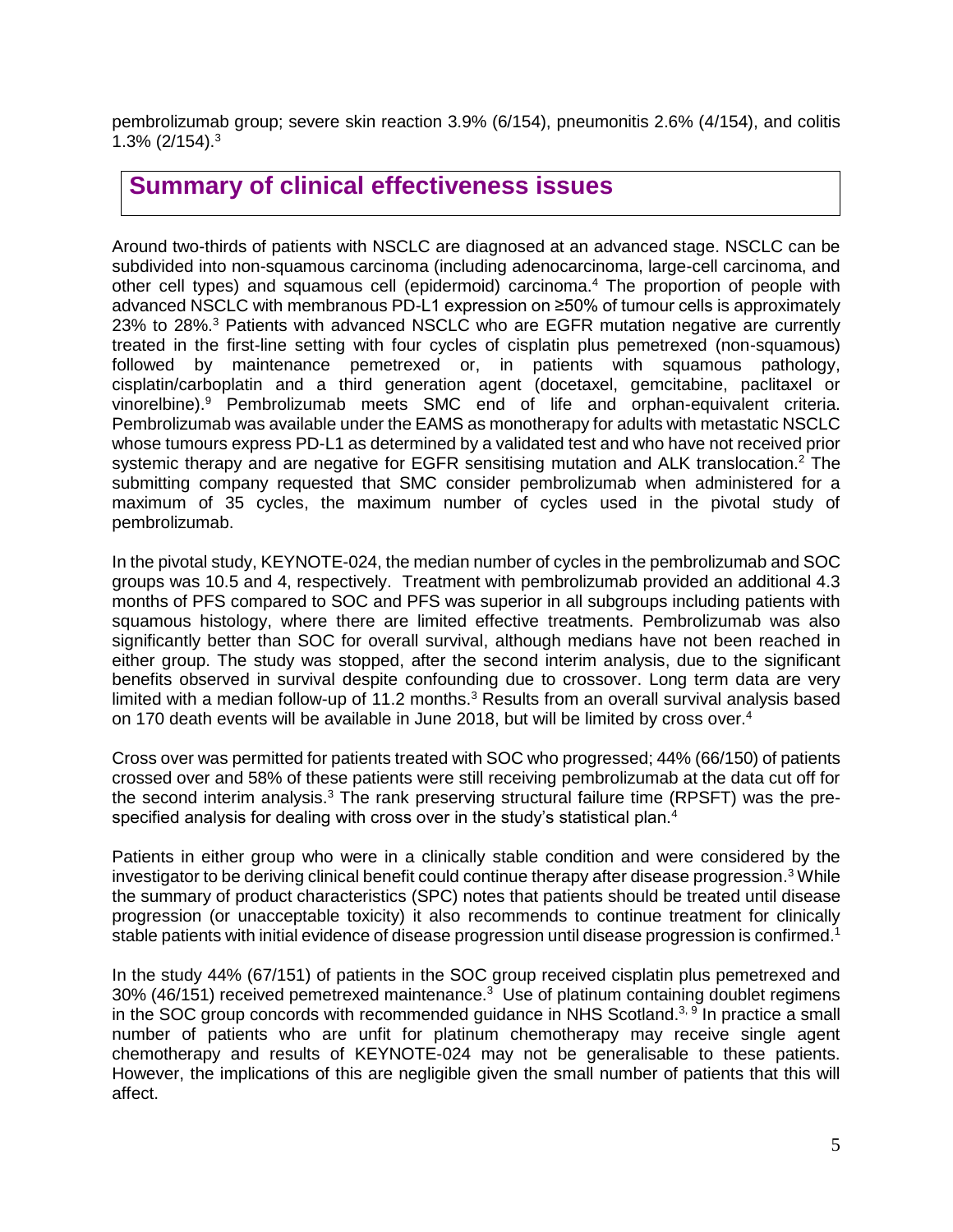Patient reported outcome data are limited to analysis at 15 week time points and therefore the effect of pembrolizumab on patient reported outcomes beyond this time point is currently unknown.<sup>4</sup>

The supportive phase Ib study, KEYNOTE-001, which recruited 27 patients with treatment naïve stage IV NSCLC and PD-L1 tumour proportion score ≥50%, has limited applicability given that patients were not treated with the first-line licensed dose of pembrolizumab.7, 8

All patients with advanced NSCLC with no EGFR or ALK positive tumour mutations will require PD-L1 testing to obtain the tumour proportion score in order to ascertain eligibility for pembrolizumab. PD-L1 testing is now available at three laboratories in NHS Scotland. Treatment with pembrolizumab will require IV infusions every three weeks for up to 35 cycles which will have service and patient implications compared with current Scottish clinical practice for patients with squamous NSCLC where four cycles of platinum containing doublet chemotherapy are given. Although patients with non-squamous NSCLC may currently receive maintenance therapy with pemetrexed every three weeks following four cycles of doublet chemotherapy.

Pembrolizumab will offer an alternative first-line treatment for patients which may be better tolerated than current chemotherapy regimens. This was also noted by clinical experts consulted by SMC who considered pembrolizumab was a therapeutic advancement. The safety profile of pembrolizumab observed in KEYNOTE-024 was consistent with that seen previously with pembrolizumab for the treatment of advanced NSCLC and other tumour types. Most immunemediated events were grade 1 or 2, and none led to death.<sup>3</sup> The SPC notes that immune-related AEs that occurred in patients on treatment were reversible and managed with interruptions of pembrolizumab, administration of corticosteroids and/or supportive care. It also notes that immune-related AEs may occur after the last dose of pembrolizumab.<sup>1</sup>

A fixed dose of pembrolizumab (200mg IV every three weeks) was used in KEYNOTE-024 and was based on modelling and simulations which showed consistent exposure compared to pembrolizumab 2mg/kg. This dose is licensed for first-line treatment of advanced NSCLC and differs from the pembrolizumab dose licensed in the second-line setting (2mg/kg IV every three weeks).1, 3, 4

*Other data were also assessed but remain commercially confidential.\**

## **Patient and clinician engagement (PACE)**

A patient and clinician engagement (PACE) meeting with patient group representatives and clinical specialists was held to consider the added value of pembrolizumab, as an end of life and orphan-equivalent medicine, in the context of treatments currently available in NHS Scotland.

The key points expressed by the group were:

 Advanced NSCLC is a devastating, incurable cancer which results in significant symptom burden for patients and their families/carers. These include physical symptoms such as loss of energy, breathlessness, pain and sleeplessness and psychological and emotional symptoms such as anxiety and depression.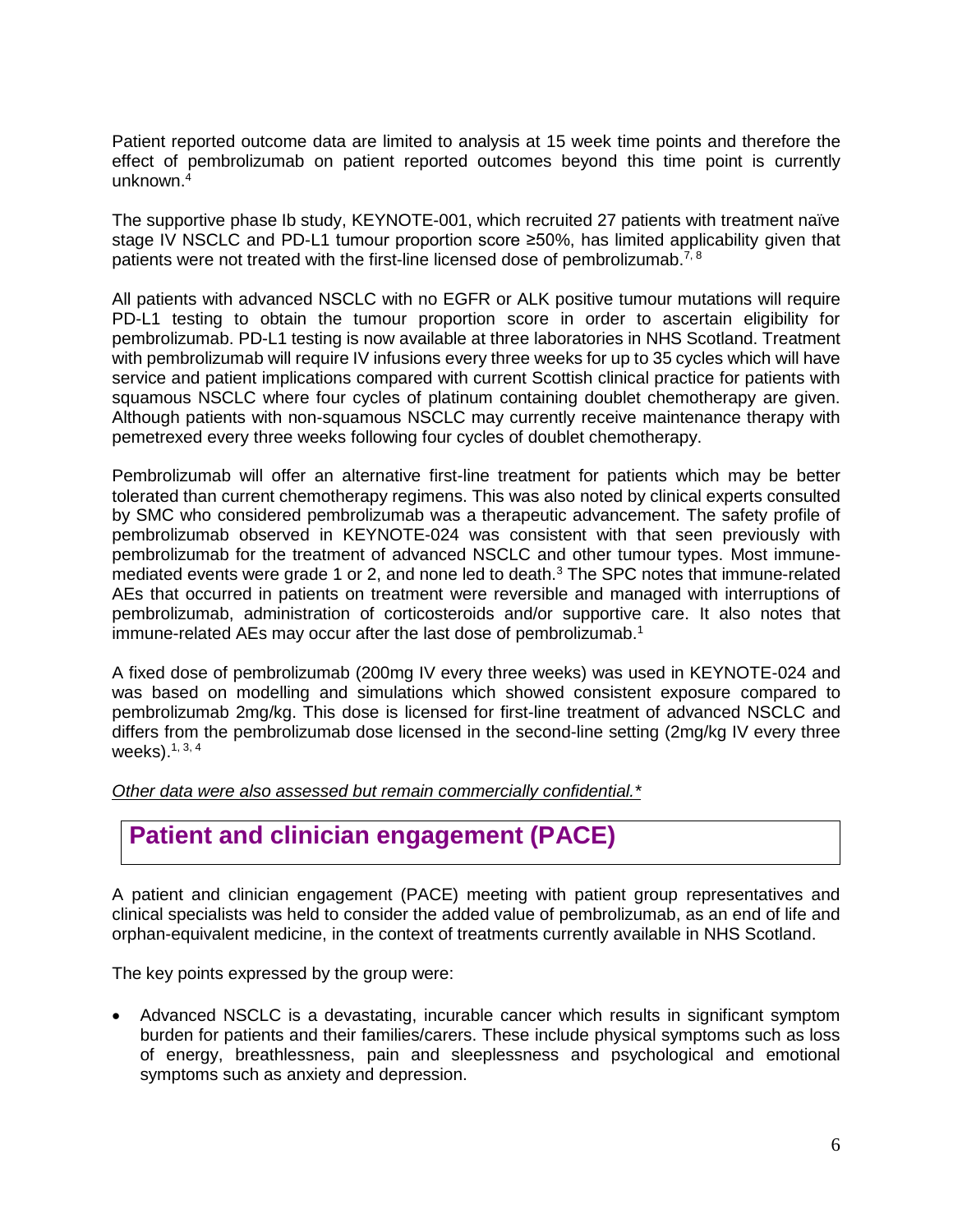- Chemotherapy regimens currently used first-line may be associated with poorer outcomes and significant adverse events that are often not tolerated. Adverse events include lethargy, fatigue, bone marrow depression, mucositis and peripheral neuropathy. The availability of pembrolizumab will address unmet need particularly for those patients unsuitable for chemotherapy regimens.
- Pembrolizumab may provide an additional four months of progression free survival compared to chemotherapy, with the potential for accompanying improvements in quality of life. It would appear that overall survival may also be prolonged.
- The additional time that pembrolizumab offers allows families greater opportunity to come to terms with the patients illness and decline. Families/carers will also benefit from the improved quality of life that patients will experience.

#### **Additional Patient and Carer Involvement**

We received patient group submissions from the Roy Castle Lung Cancer Foundation and the Scottish Lung Cancer Nurses Forum. The Roy Castle Lung Cancer Foundation is a registered charity and the Scottish Lung Cancer Nurses Forum is an unincorporated organisation. The Roy Castle Lung Cancer Foundation has received 6.1% pharmaceutical company funding in the past two years, with none from the submitting company. The Scottish Lung Cancer Nurses Forum has received 80% pharmaceutical company funding in the past two years, with none from the submitting company. Representatives from both organisations participated in the PACE meeting. The key points of their submissions have been included in the full PACE statement.

### **Summary of comparative health economic evidence**

The company submitted a cost-utility analysis comparing pembrolizumab to SOC in adults with metastatic NSCLC whose tumours express PD-L1 with a ≥50% tumour proportion score, with no EGFR or ALK positive mutations, and are previously untreated with systemic chemotherapy. The submitting company requested that SMC consider pembrolizumab for first-line use, when administered for a maximum of 35 cycles (i.e. a two year stopping rule). SOC refers to platinumbased doublet chemotherapy options with/without pemetrexed maintenance therapy. Due to a lack of evidence and small numbers of patients expected, an economic case has not been made for patients unable to tolerate platinum based chemotherapy.

A standard three-state partitioned survival model was used, with health states consisting of PFS, post-progression, and death. A time horizon of 20 years was adopted. For the comparison with SOC the primary data source for PFS and overall survival estimation was the phase III KEYNOTE-024 comparative study.<sup>3</sup> A two-phase piecewise modelling approach was taken. For the first 22 weeks the observed overall survival data from the KEYNOTE-024 study were used for the comparison with SOC with extrapolation beyond this consisting of fitting an exponential function to the remaining data for SOC (after adjustment for crossover of patients from SOC to pembrolizumab using a two-stage correction approach). For PFS estimation, the best fitting function (Weibull) was fitted to the KEYNOTE-024 data for pembrolizumab and SOC from week 9.

Utility estimates were based on pooled analysis of the EQ-5D data derived from KEYNOTE-024 according to time to death, regardless of whether the patient had progressed or not, with a value of 0.808 if more than 360 days from death, 0.712 if 180-359 days from death, 0.598 for patients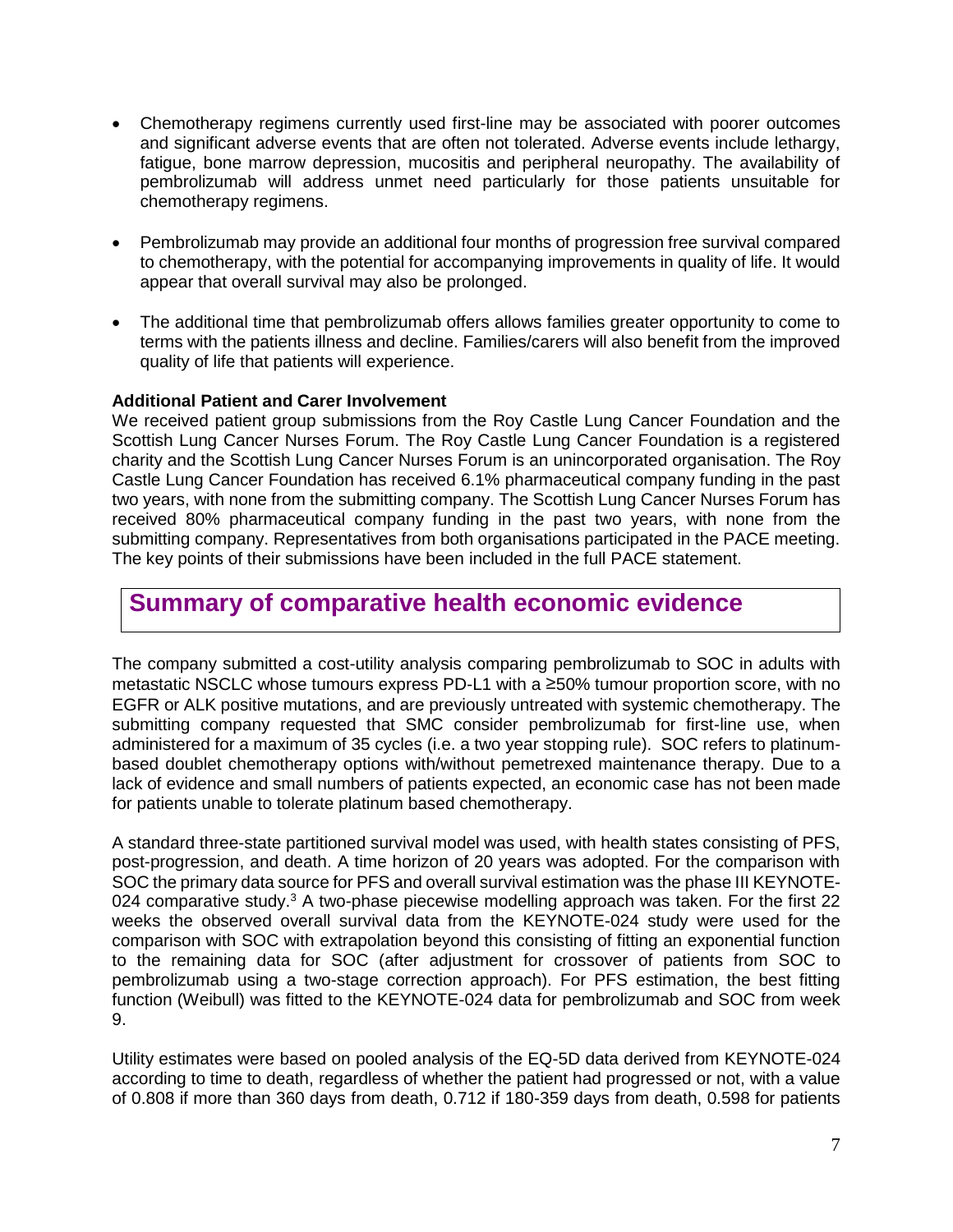30-179 days from death, and 0.48 if less than 30 days before death. These were age- adjusted in the base case. AE rates were derived from the clinical study and utility decrements whilst on treatment were determined by comparing progression-free survival EQ-5D data from the study for those patients who had grade 3-5 AEs to those who did not.

Costs for drug acquisition, administration, subsequent therapies, AEs, PD-L1 testing, and healthstate costs (e.g. monitoring, disease management, terminal care relating to progression-free and post-progression patients) were all included in the economic analysis. Time on treatment was estimated by fitting parametric functions to the observed clinical study data for time to treatment discontinuation for each treatment arm (Weibull for pembrolizumab, and generalised gamma for SOC). Treatment with pembrolizumab or SOC is continued until disease progression but it was assumed that pembrolizumab treatment would be discontinued after a maximum of two years (35 cycles) in line with the KEYNOTE-024 study protocol. A stopping rule of 18 weeks (six cycles) for the SOC chemotherapies was applied in line with Scottish clinical practice and the KEYNOTE-024 protocol. Subsequent second-line treatment was assumed to consist of eight cycles of docetaxel in both treatment arms based on that received in the KEYNOTE-024 study.

A patient access scheme (PAS) has been submitted for pembrolizumab and assessed by the Patient Access Scheme Assessment Group (PASAG) as acceptable for implementation in NHS Scotland. The corresponding base case incremental cost per quality adjusted life year (QALY) gained with the PAS discount is £41,213/QALY, based on an incremental cost of £49,739, an incremental life year gain of 1.53 and a QALY gain of 1.21 (Table 1). Almost all of the overall survival benefit is associated with longer time estimated in the pre-progression state with pembrolizumab.

| <b>Analysis</b>                                                                                                                                | <b>ICER with PAS price of</b><br>pembrolizumab |
|------------------------------------------------------------------------------------------------------------------------------------------------|------------------------------------------------|
| Base case                                                                                                                                      | £41,213                                        |
| No crossover adjustment of overall survival (note costs of<br>pembrolizumab in patients who crossed over was not included in<br>this analysis) | £48,971                                        |
| Crossover adjustment using the RPSFT method                                                                                                    | £38,871                                        |
| Crossover adjustment using the IPCW method                                                                                                     | £40,807                                        |
| SOC PFS extrapolation based on exponential (best statistical fit)<br>rather than Weibull                                                       | £41,182                                        |
| Chemotherapy drugs in SOC based on market share data for<br>Scotland                                                                           | £40,848                                        |
| EQ 5D derived Utilities for progression free (0.778) and disease<br>progression (0.668) applied                                                | £42,874                                        |
| 10% lower utilities based on time to death analysis                                                                                            | £45,895                                        |
| Assuming 5% OS at 5 years for SOC (based on NLCA data)                                                                                         | £49,053                                        |
| Applying 30 week time point for extrapolation of OS data                                                                                       | £50,512                                        |
| Applying a 3 year stopping rule for pembrolizumab (52 cycles<br>maximum)                                                                       | £51,925                                        |
| No stopping rule for pembrolizumab or SOC (i.e. duration based<br>on time on treatment extrapolation                                           | £84,868                                        |

#### **Table 1: Results for pembrolizumab vs. Standard of Care**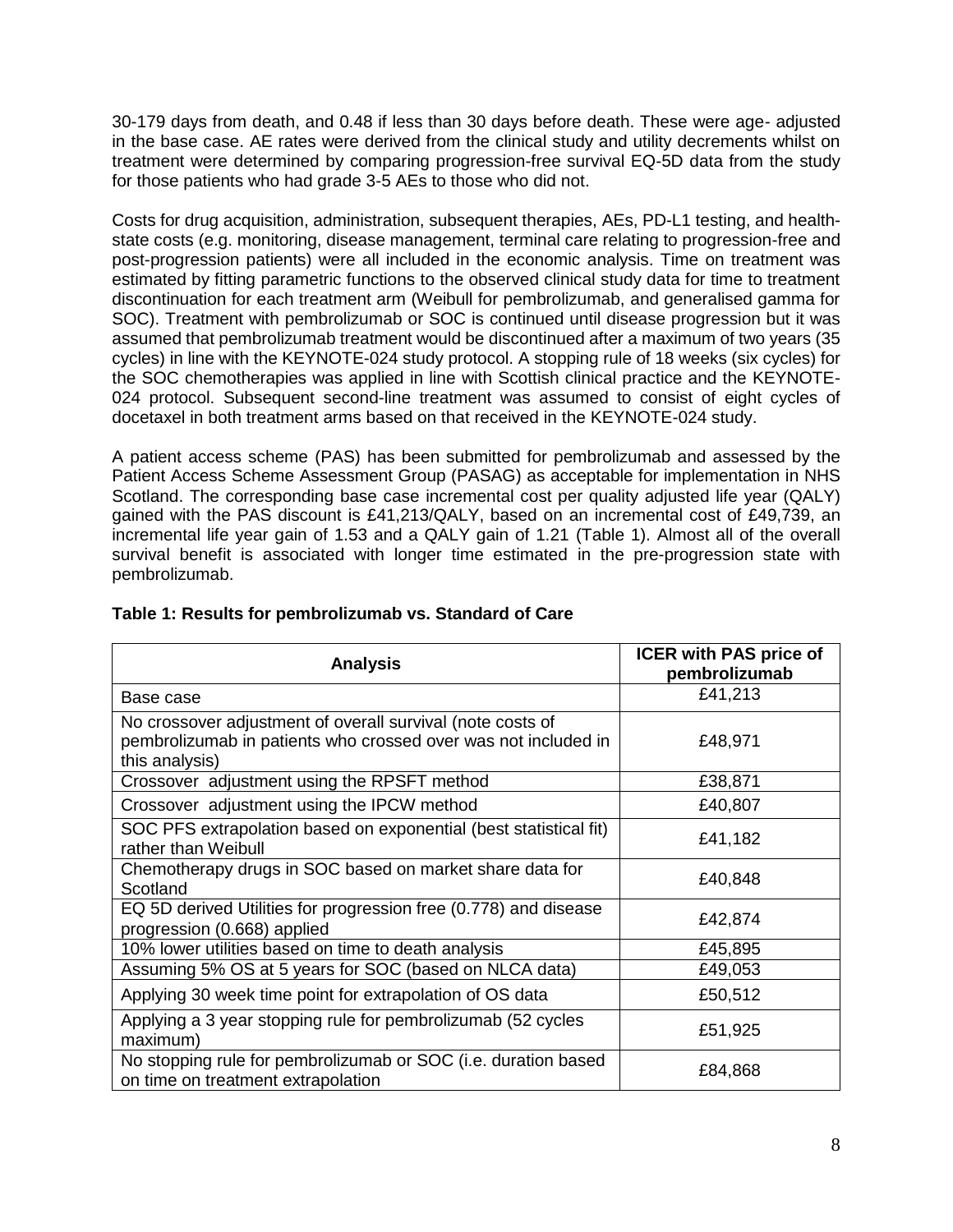One way sensitivity analysis demonstrated the base case ICER for pembrolizumab vs. SOC appeared most sensitive to the extrapolation of overall survival (for both treatment arms, but especially for pembrolizumab), and utility values for longer term survivors (i.e. >360 days) (see Table 1).

Scenario analyses considering applying different methods of adjusting for crossover, alternative extrapolation approaches for PFS, using Scottish market share estimates for the comparator drugs, and alternative utility estimation methods, had a relatively small impact on the ICER (Table 1).

There were a number of key issues with the economic analysis:

- The overall survival data used as a base for the economic model are immature, and crossover of 44% of patients from SOC to pembrolizumab contributes to confounding of the relative survival estimates. Advice from the SMC statistician was that the statistical adjustment was performed appropriately, and the ICER did not vary significantly with type of cross-over adjustment method adopted (see Table 1).
- There is some uncertainty with the overall survival estimates for SOC relative to that expected in clinical practice – the model predicts a 1.9% survival rate at five years for SOC after crossover adjustment whereas an analysis of data from the National Lung Cancer Audit (NLCA) Registry has estimated a 5% overall survival at 5 years for current SOC in stage IV performance status 0-1 patients.<sup>10</sup> Scenario analysis was requested from the company using the NCLA- derived estimate of overall survival and resulted in an ICER of £49,053/QALY with PAS (Table 1). The company in response argued a 5% overall survival for SOC was likely to be an overestimate as the NLCA data contained patients with relatively good prognosis, and provided an analysis of data extracted from the Cancer Analysis System in patients with stage IV NSCLC which showed a 5 year overall survival of 1.5% for the years 2007-11.<sup>11</sup>
- Whilst the time to death approach to utility estimation is useful to account for health related quality of life decline with disease progression, estimates are based on quite small patient numbers, especially for the 180-360 days, and <30 days before death states (n=26 and 21 respectively). Also, the utilities across these states and those for the alternative scenario using conventional pre-progression and post progression states seem high relative to population norms and previous cancer HTAs. A scenario analysis was requested assuming 10% lower utility across health states, which resulted in ICERs with PAS of £45,895/QALY for the base case time to death based analysis (Table 1) and £42,874/QALY using progression based utility approach.
- Duration of treatment with pembrolizumab in the economic model has been capped at two years. This is in line with the KEYNOTE-024 study protocol. Whilst this may be reasonable to assume in the base case given the trial protocol and clinical evidence presented, the impact of relaxing the stopping rule assumption on the ICER was not explored in the company submission. Hence further scenario analysis was requested assuming a stopping rule of 3 years, which increased the ICER to £51,925/QALY with PAS, and using the extrapolated time on treatment estimates for both pembrolizumab and SOC comparator (ie assumes no stopping rules applied) resulted in an ICER estimate of £84,868/QALY with PAS.

The Committee also considered the benefits of pembrolizumab in the context of the SMC decision modifiers that can be applied when encountering high cost-effectiveness ratios and agreed that the criterion for a substantial improvement in quality of life was satisfied. In addition, as pembrolizumab is an orphan- equivalent medicine, SMC can accept greater uncertainty in the economic case.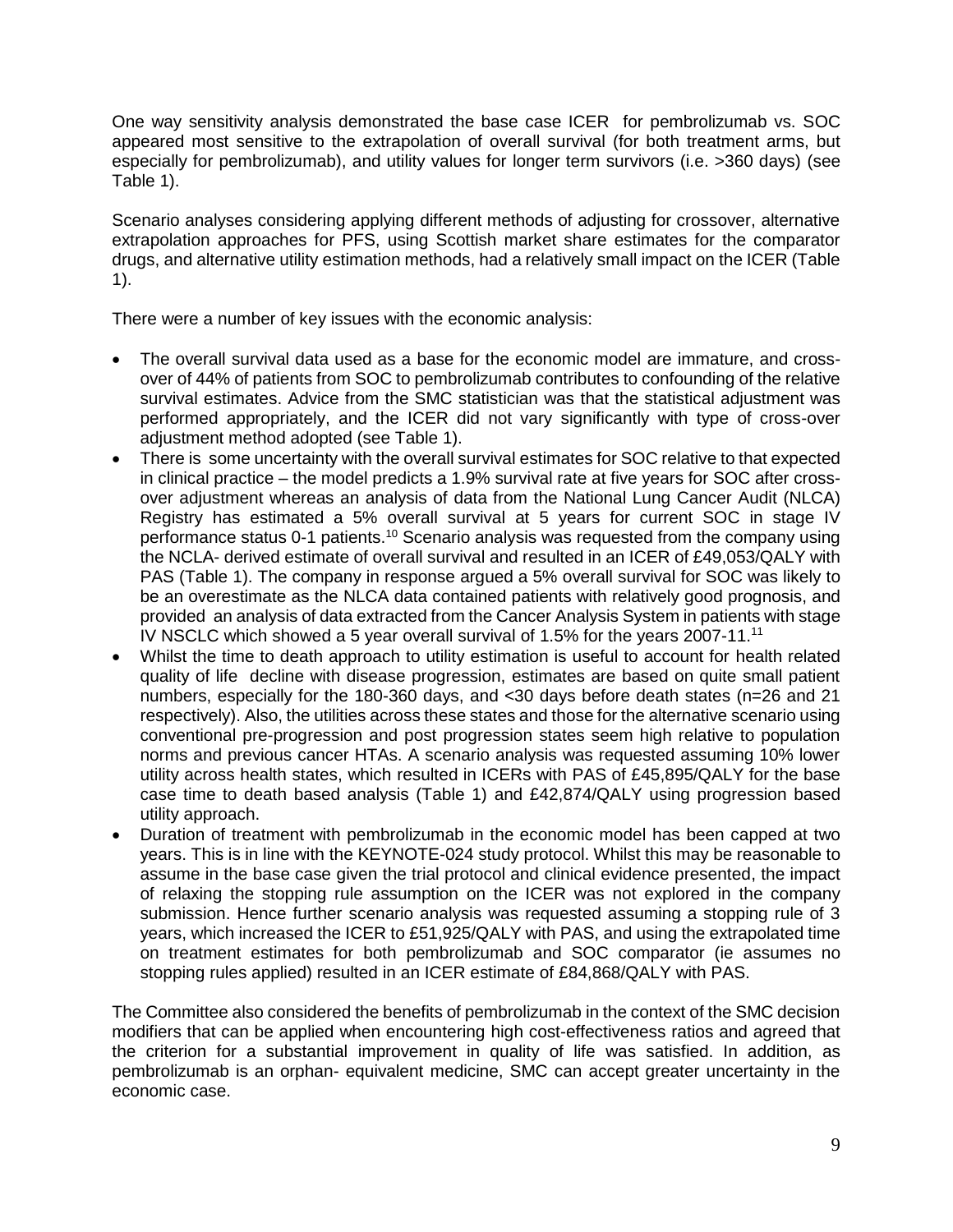After considering all the available evidence, the output from the PACE process, and after application of the appropriate SMC modifiers, the Committee accepted pembrolizumab for restricted use in NHS Scotland.

*Other data were also assessed but remain commercially confidential.\**

# **Additional information: guidelines and protocols**

The Scottish Intercollegiate Guidelines Network published guideline number 137, Management of lung cancer in 2014. Patients who have advanced disease, are performance status 0 to 1, have predominantly non-squamous NSCLC and are EGFR mutation negative should be offered combination systemic anticancer therapy with cisplatin and pemetrexed. All other patients with NSCLC should be offered combination systemic anticancer therapy with cisplatin/carboplatin and a third generation agent (docetaxel, gemcitabine, paclitaxel or vinorelbine). Platinum doublet systemic anticancer therapy should be given in four cycles; it is not recommended that treatment extends beyond six cycles. First line single agent tyrosine kinase inhibitors should be offered to patients with advanced NSCLC who have a sensitising EGFR mutation.<sup>9</sup>

The European Society for Medical Oncology (ESMO) published metastatic non-small-cell lung cancer: ESMO clinical practice guidelines for diagnosis, treatment and follow-up, in 2016. Patients with EGFR- and ALK-negative stage IV non-squamous or squamous cell carcinoma without major comorbidities and PS 0 to 2 should receive cisplatin or carboplatin plus a third-generation cytotoxic agent (gemcitabine, vinorelbine, taxanes) in first-line setting. In addition, patients with non-squamous cell carcinoma may receive a pemetrexed containing doublet regimen (and pemetrexed maintenance) in first-line setting.<sup>12</sup>

These guidelines predate the availability of pembrolizumab for first-line treatment of advanced NSCLC.

## **Additional information: comparators**

Non-squamous histology: cisplatin plus pemetrexed, followed by maintenance pemetrexed Squamous histology: cisplatin/carboplatin plus docetaxel, gemcitabine, paclitaxel or vinorelbine.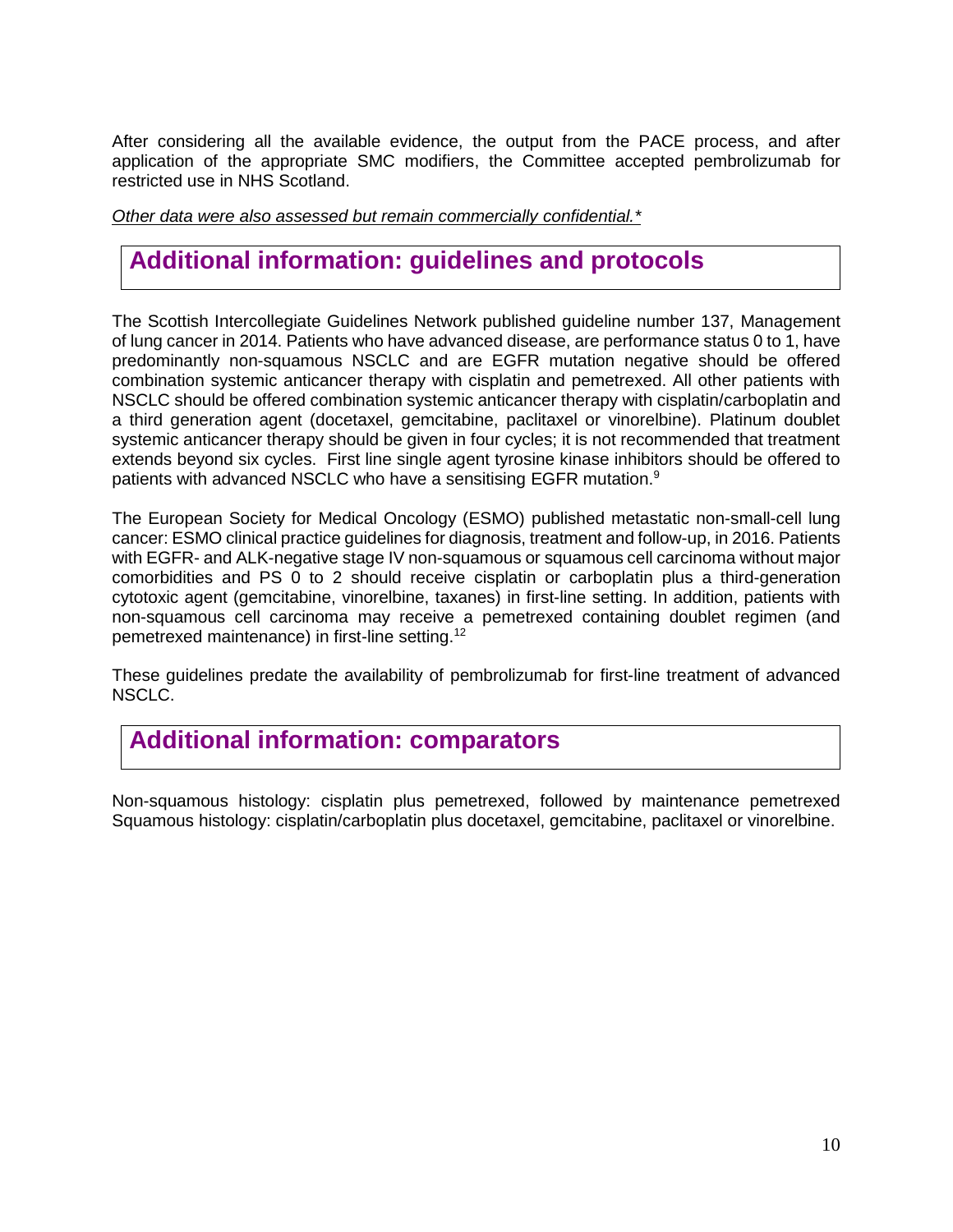# **Cost of relevant comparators**

| <b>Medicine</b> | Dose regimen                                   | Cost per cycle $(E)$ |
|-----------------|------------------------------------------------|----------------------|
| Pembrolizumab   | 200mg IV infusion on day 1 every 3 weeks       | 5,260                |
| Pemetrexed*     | 500mg/m <sup>2</sup> IV infusion on day 1      | 1,414                |
| Cisplatin $*$   | 75mg/m <sup>2</sup> IV infusion on day 1       |                      |
|                 | every 3 weeks                                  |                      |
| Gemcitabine     | 1,250mg/m <sup>2</sup> IV infusion day 1 and 8 | 153                  |
| Cisplatin $*$   | 75mg/m <sup>2</sup> IV infusion day 1          |                      |
|                 | every 3 weeks                                  |                      |
| Vinorelbine     | 60 to 80mg/m <sup>2</sup> orally day 1 and 8   | 558 to 690           |
| Cisplatin $*$   | 75mg/m <sup>2</sup> IV infusion on day 1       |                      |
|                 | every 3 weeks                                  |                      |

Doses are for general comparison and do not imply therapeutic equivalence. Costs from eVadis, DM&D and MIMs on 1 March 2017. Costs do not take any patient access schemes into consideration.A body surface area of 1.8m<sup>2</sup> was used for dose calculations, when applicable. Costs for additional vitamin supplements and corticosteroids for pemetrexed have not been included. \*Following four cycles of pemetrexed plus cisplatin, pemetrexed may be given as maintenance therapy on day one of a three-week cycle (cost per cycle=£1,340). <sup>≠</sup>Cisplatin may be replaced by carboplatin in patients with poor renal function (e.g. pembrolizumab 400mg [based on glomerular filtration rate 55mL/min and area under curve 5mg/mL/min regimen]: cost of carboplatin per cycle=£140). Regimens are for illustrative purposes only; not all regimens have been included. IV= intravenous.

# **Additional information: budget impact**

The submitting company estimated there would be 156 patients eligible for treatment with pembrolizumab in year 1 rising to 159 patients in year 5 to which confidential estimates of treatment uptake were applied. The budget impact estimate included the additional costs of PD-L1 testing.

SMC is unable to publish the with PAS budget impact due to commercial in confidence issues. A budget impact template is provided in confidence to NHS health boards to enable them to estimate the predicted budget with the PAS.

*Other data were also assessed but remain commercially confidential.\**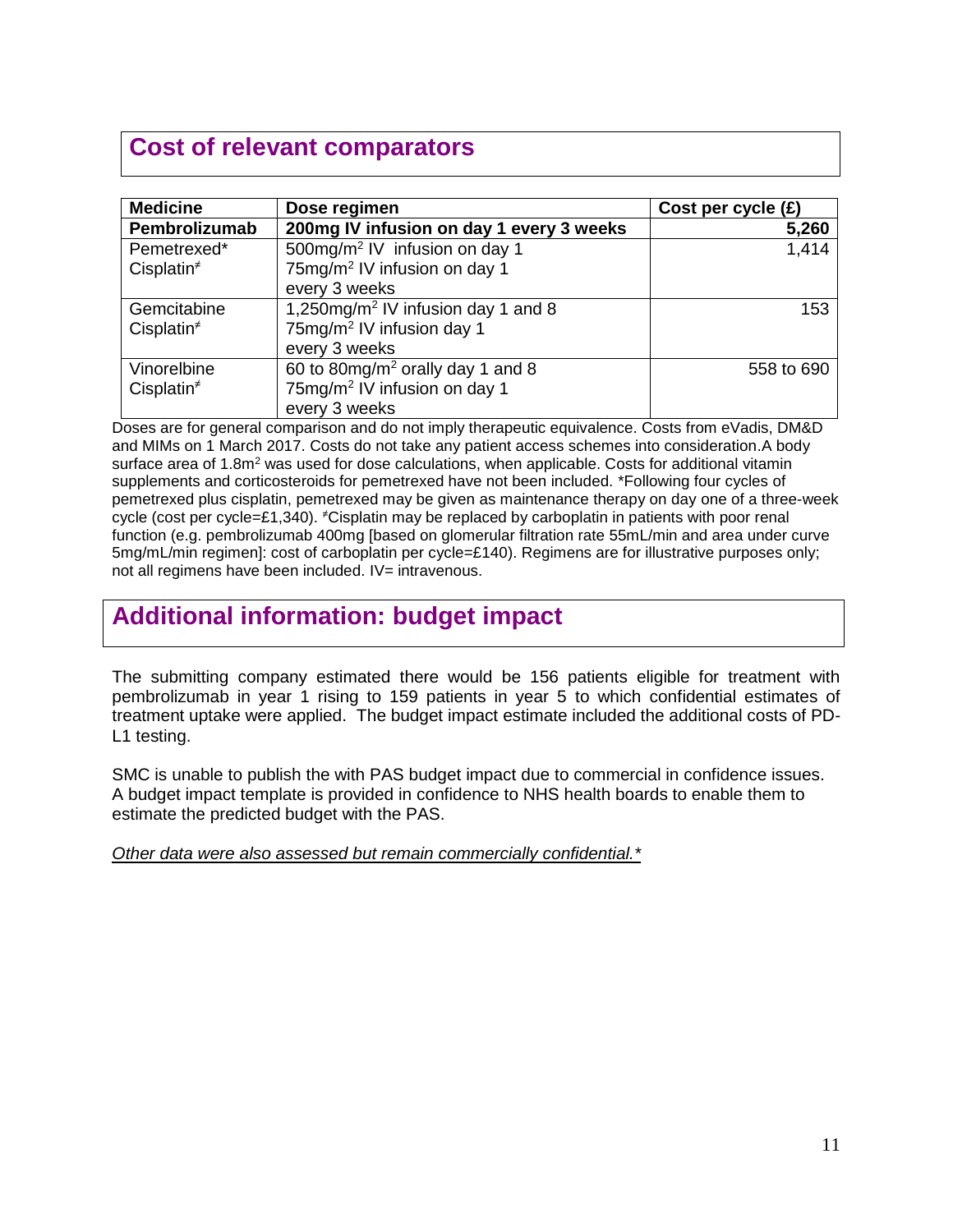#### References

1. Merck Sharp and Dohme Ltd. Summary of product characteristics for pembrolizumab (Keytruda). Last updated 2 February 2017.

2. Medicines, Healthcare Products Regulatory A. Pembrolizumab NSCLC Early Access to Medicines Scientific Opinion - Public Assessment Report. 2016.

3. Reck M, Rodriguez-Abreu D, Robinson AG, Hui R, Csoszi T, Fulop A*, et al.* Pembrolizumab versus Chemotherapy for PD-L1-Positive Non-Small-Cell Lung Cancer. N Engl J Med. 2016.

4. European Medicines Agency. Extension of indication variation assessment report. Pembrolizumab Procedure No. EMEA/H/C/003820/II/0011.

5. Brahmer J, Rodriguez-Abreu D, Robinson A et al. PL04a: Immune checkpoint inhibitors in advanced NSCLC (ID430). International Assocation for the Study of Lung Cancer. 2016; .

6. *Commercial In Confidence\**

7. Hui R, Gandi L, Carcereny E, et al. Long-Term Overall Survival For Patients With Advanced NSCLC Enrolled In the KEYNOTE-001 Study of Pembrolizumab. J Clin Oncol. 2016;34((15 Supp):9026. abstract).

8. Hui R, Garon EB, Goldman JW, et al. Pembrolizumab as first-line therapy for patients with PD-L1–positive advanced non–small cell lung cancer: a phase 1 trial. Annals of Oncology. 2016;Pending publication.

9. Scottish Intercollegiate Guidelines Network. SIGN 137: Management of lung cancer. 2014 [cited.

10. British Thoracic Society. Sharing Information with Lung Cancer Patients: Guidance for Healthcare Professionals Discussing Options for Patients who have Lung Cancer. British Thoracic Society reports. 2013;5(1).

11. Cancer Analysis System (Public Health England). 2017.

12. Novello S, Barlesi F, Califano R, Cufer T, Ekman S, Levra MG*, et al.* Metastatic non-smallcell lung cancer: ESMO Clinical Practice Guidelines for diagnosis, treatment and follow-up. Ann Oncol. 2016;27(suppl 5):v1-v27.

This assessment is based on data submitted by the applicant company up to and including 17 April 2017.

*\*Agreement between the Association of the British Pharmaceutical Industry (ABPI) and the SMC on guidelines for the release of company data into the public domain during a health technology appraisal:* 

[http://www.scottishmedicines.org.uk/About\\_SMC/Policy\\_statements/Policy\\_Statements](http://www.scottishmedicines.org.uk/About_SMC/Policy_statements/Policy_Statements)

Medicine prices are those available at the time the papers were issued to SMC for consideration. SMC is aware that for some hospital-only products national or local contracts may be in place for comparator products that can significantly reduce the acquisition cost to Health Boards. These contract prices are commercial in confidence and cannot be put in the public domain, including via the SMC Detailed Advice Document. Area Drug and Therapeutics Committees and NHS Boards are therefore asked to consider contract pricing when reviewing advice on medicines accepted by SMC.

Patient access schemes: A patient access scheme is a scheme proposed by a pharmaceutical company in order to improve the cost-effectiveness of a drug and enable patients to receive access to cost-effective innovative medicines. A Patient Access Scheme Assessment Group (PASAG, established under the auspices of NHS National Services Scotland reviews and advises NHS Scotland on the feasibility of proposed schemes for implementation. The PASAG operates